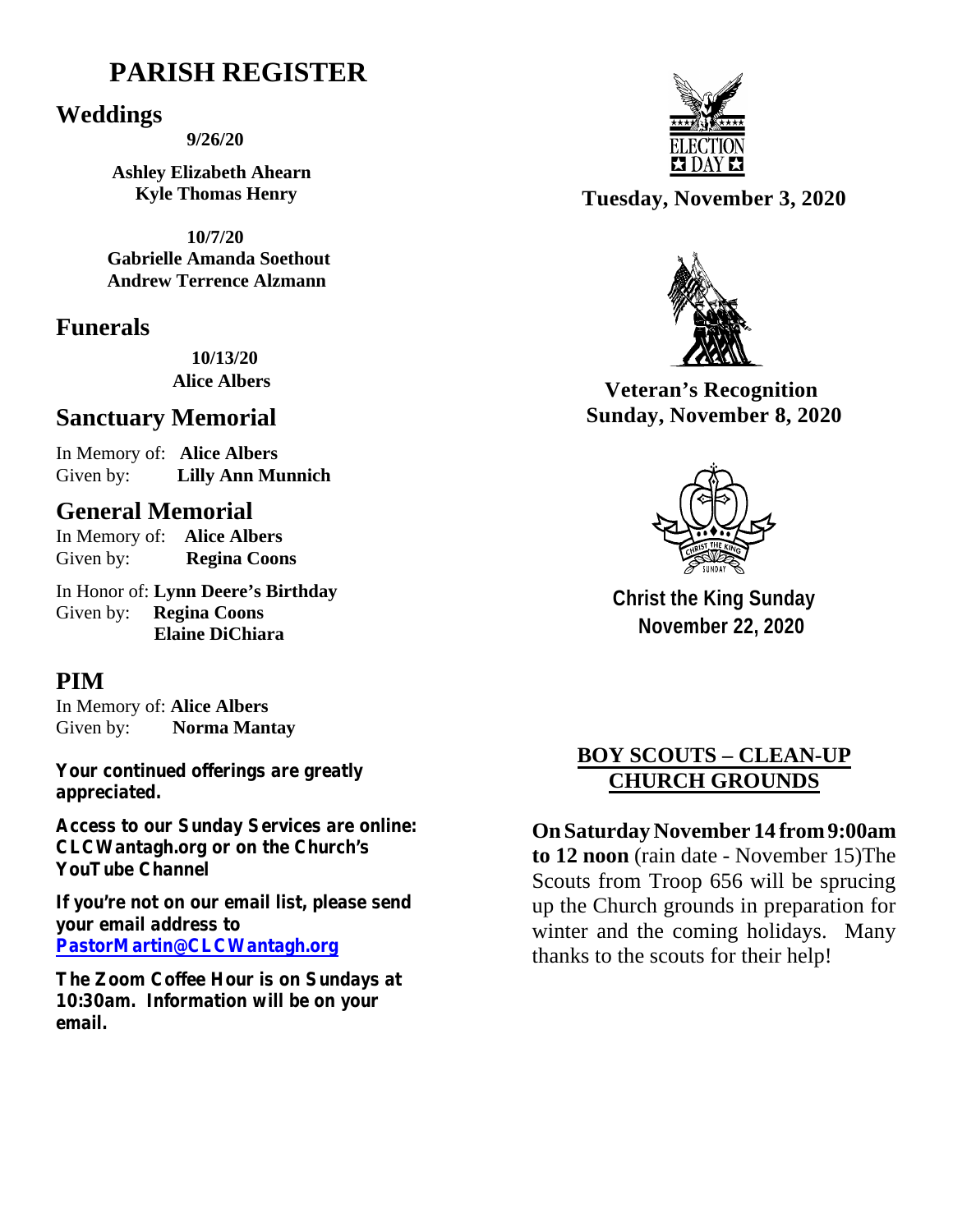# **Good News and Blessings. . .**

#### **November Birthdays**

 **3-Lynn Deere 4-Peighton Olivia Daniels ~ 10th 4-Emily Hesse 6-Keith Wehr ~ 22nd 9-Marilyn Miller 11-Mary Ann Welch 12Katelyn Achatz ~19th 13-Barbara Grieser 13-Alyssa Soethout 16-Juliana Fisher 16-Dorothy Browe 18-Timothy Robert Hennig ~ 16th 19-Emmy Grenzig 21-Emma Nicole Bloomfield ~ 15th 22-James Sheridan 25-Marion Schmidt** 

**November Anniversaries 7-Megan & Jack Daniels ~ 11th 17-Barbara & Roy Stone ~ 41st 24-Lynn & Leroy Deere ~ 54th** 

# **Good News**

**Ashley Elizabeth Ahearn and Kyle Thomas Henry** were married on Saturday, September 26, 2020. Congratulations and best wishes to **Ashley and Kyle!**

**Gabrielle Amanda Soethout and Andrew Terrence Alzmann** were married Wednesday, October 7, 2020. Congratulation and best wishes to **Gabrielle and Andrew!**

**Freya Jean Schmitt** was baptized on Sunday, September 27, 2020. Parents are **Denise and John Schmitt. Best wishes to all!**

**Aria Rose Miranda** was baptized on Sunday, September 27, 2020. Parents are **Heather and Kirk Miranda. Best wishes to all!**

**Nicholas Kenneth Adams** was baptized on Sunday, October 4, 2020. Parents are **Danielle and Nicholas Adams. Congratulations to all!**

**Tyler Mason Page** was baptized on Sunday, October 11, 2020. Parents are **Danielle & and Thomas Page**. **Best wishes to all!**

**The Rite of Confirmation took place on**

**Sunday, October 18 at 11:30am for four of our young people who affirmed their baptismal covenant and entered into the adult faith and fellowship of Christ Lutheran Church. The Confirmands are:** 

> **James Patrick Ackermann Kaylee Hope Franz Kevin Edward Glenn Ashley Marie Rice**

**Lutheran Social Services of New York sent us a letter thanking Christ Lutheran for our contribution of 11 lbs. of food which is helping Lutheran Social Services of New York to serve more than 7,000 individuals in need every day.** 

## **On Our Prayer List. . .**

The following people are on our prayer list  $\sim$  we remember them in our prayers  $\sim$ 

**Jose Alves, Tom Anderson, Ellen Bacotti, Debbie Becker, James Cathcart, Danielle Chillemi, Donna Chillemi, Ann Curtis, Marge Dahlberg, Mike Dauth, Travis Gentile, Betty Gibberman, Barbara Grieser, Mary Lynn Kirby, Florence Kirch, Suzanne Marshall, Kathy McKinnon, Janet McShea, William McShea, James Pallas, Gary Proce, Barbara Proce, Eunice Richan, Mary Rizzo, George Steele, Marylou Steele, Natalie Stone, James Toomey, Saul Wein, Kathy Wicks**

We ask that you please keep us updated and let us know of any changes or if you would like to add someone to the prayer list who is in need of prayers, please let Pastor know or call Elaine at 221-3286.

# **Mr. Mittens**

*Soon wintry winds will blow;*

 *Jack Frost will nip your nose and your toes. But worst of all, your hands will be cold!*

MR. MITTENS will be in the Narthex once again welcoming gloves and mittens also hats & scarves in children's sizes to be delivered to Nassau University Medical Center. Mr. Mittens will make his first appearance on **Sunday -November 1 through Sunday - November 29.** Please remember to put your new or gently used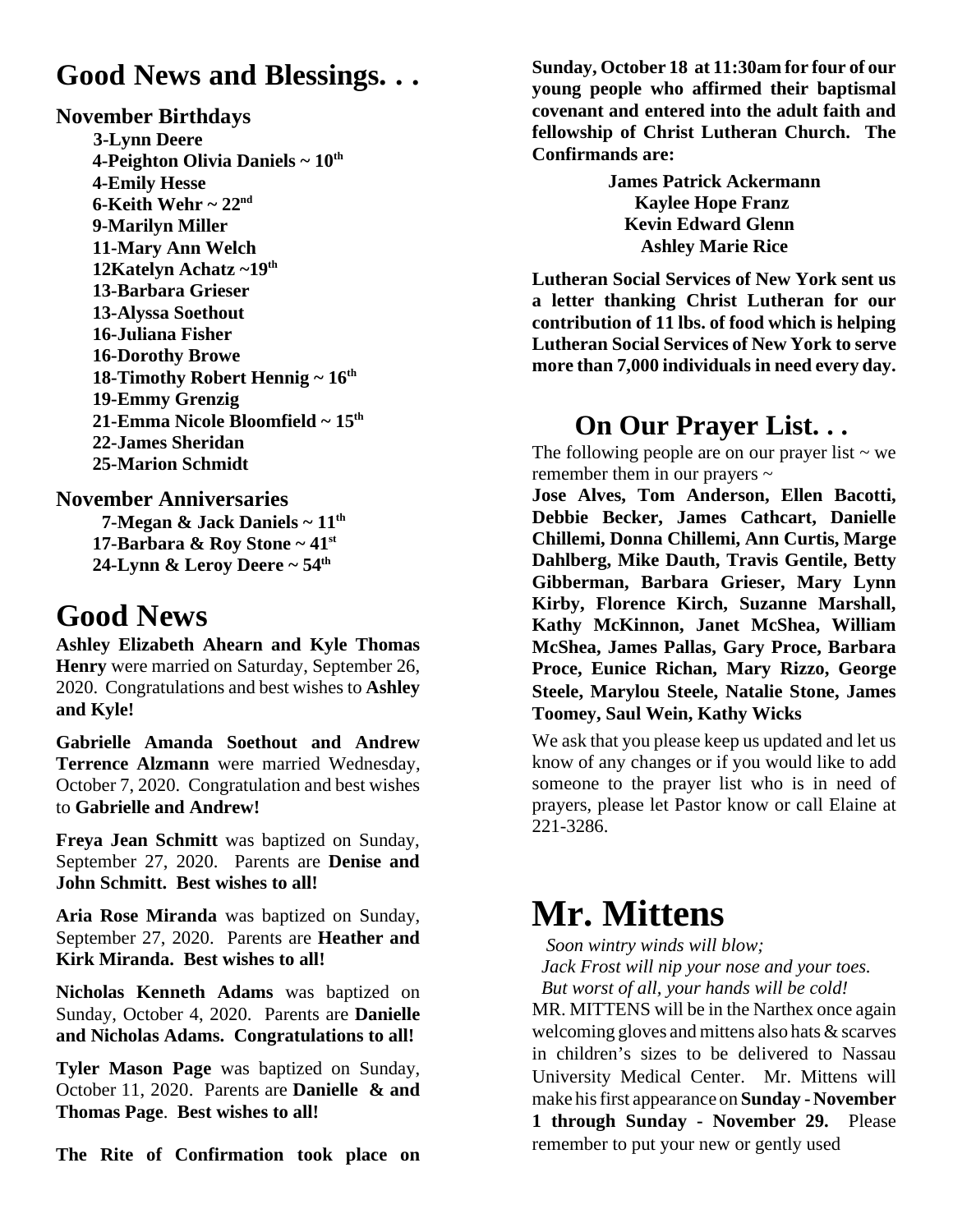donations into the Mr. Mitten's box in the Narthex.

# **Children's Books for Christmas**

The Christian Outreach Committee is asking for *new children's books* to give (along with the gloves, mittens, hats & scarves we collect for Mr. Mittens) to the Nassau University Medical Center. Anyone in the congregation who would like to participate is welcome to do so. You may leave the books in the Narthex **Sunday, November 1 until Sunday**, **November 29.**



On **Sunday, November 1**, donation envelopes will be included in the bulletin for a monetary donation for food baskets for needy families in our area.

These donations will be sent to Lutheran Social Services of New York ~ New Life Center - Long Island to purchase needed items for the food baskets and distributed during the coming holidays. They are also accepting **Turkey Vouchers** (from King Kullen and other supermarkets) if you have more than you can use. Let us share our bounty with all!

# **Seafarers Christmas Program Christian Outreach Project**

Again Seafarers & International House will supply us with specially decorated satchels in which we can place the gifts we collect for the "Christmas-at-Sea" program.

We will be collecting the items listed below to make up gift packages for the Seafarers. These gifts will be distributed by the Seafarers and International House to the seafarers who will be spending their Christmas in the middle of an ocean far away from their own families and friends - just another day alone at sea. Our "gift tree" will be in the Narthex with the gift suggestion tags on it from Sunday, November 1 through Sunday, November 29. If you are interested in participating, just pick below. You can choose to donate one or more items on the list.

Donations can then be placed in the box marked "Seafarers" on the table in the Narthex no later than November 29.

**\*\*\*\*\*\*\*\*\*\*\*\*\*\*\*\*\*\*\*\*\*\*\*\*\*\*\*\*\*\*\*\*\*\*\*\*\*\*\***

#### Each satchel will contain:

- 1 Sweatshirt hooded or no hood (size L-XL)
- 3 Pairs of socks thermal or white gym
- 1 Casual pullover T-Shirt (sixes M-L)
- 1 Knit Winter Cap
- 1 Can of nuts or 1 large chocolate bar
- A signed Christmas card from you.

(Please keep in mind that most of the seafarers are men - please no substitutions - each satchel should be comparable for each member of the ship's crew. Thank you)

\*\*\*\*\*\*\*\*\*\*\*\*\*\*\*\*\*\*\*\*\*\*\*\*\*\*\*\*\*\*\*\*\*\*\*\*\*\*\*

If you have any questions, please contact: Jim Spiegle - 516-698-9827

"Wrap-It Night" ~ to be announced. Join in this project of "LOVE" and send someone far from home "HOLIDAY GREETINGS".

------------------------------------------------------------- **Boy Scout Troop 656 (**sponsored by Christ Lutheran Church) Annual Christmas Wreath Fund Raiser - \$20.00. This fund raiser will help defray the cost of future Boy Scout activities. If you would like to support this fund raiser, please fill out form below and send to the Church office by Sunday, November 15, 2020.

#### BOY SCOUT CHRISTMAS WREATHS

Name

Phone #

# ofWreaths\_\_\_\_\_\_\_\_\_\_\_\_\_\_\_\_\_\_\_\_\_\_\_\_\_\_\_\_\_\_

Total Enclosed \$\_\_\_\_\_\_\_\_\_\_\_\_\_\_\_\_\_\_\_\_\_\_\_\_\_\_

Please make checks out to: BSA Troop 656 Contact: Dee Bloomfield - 516-369-3981